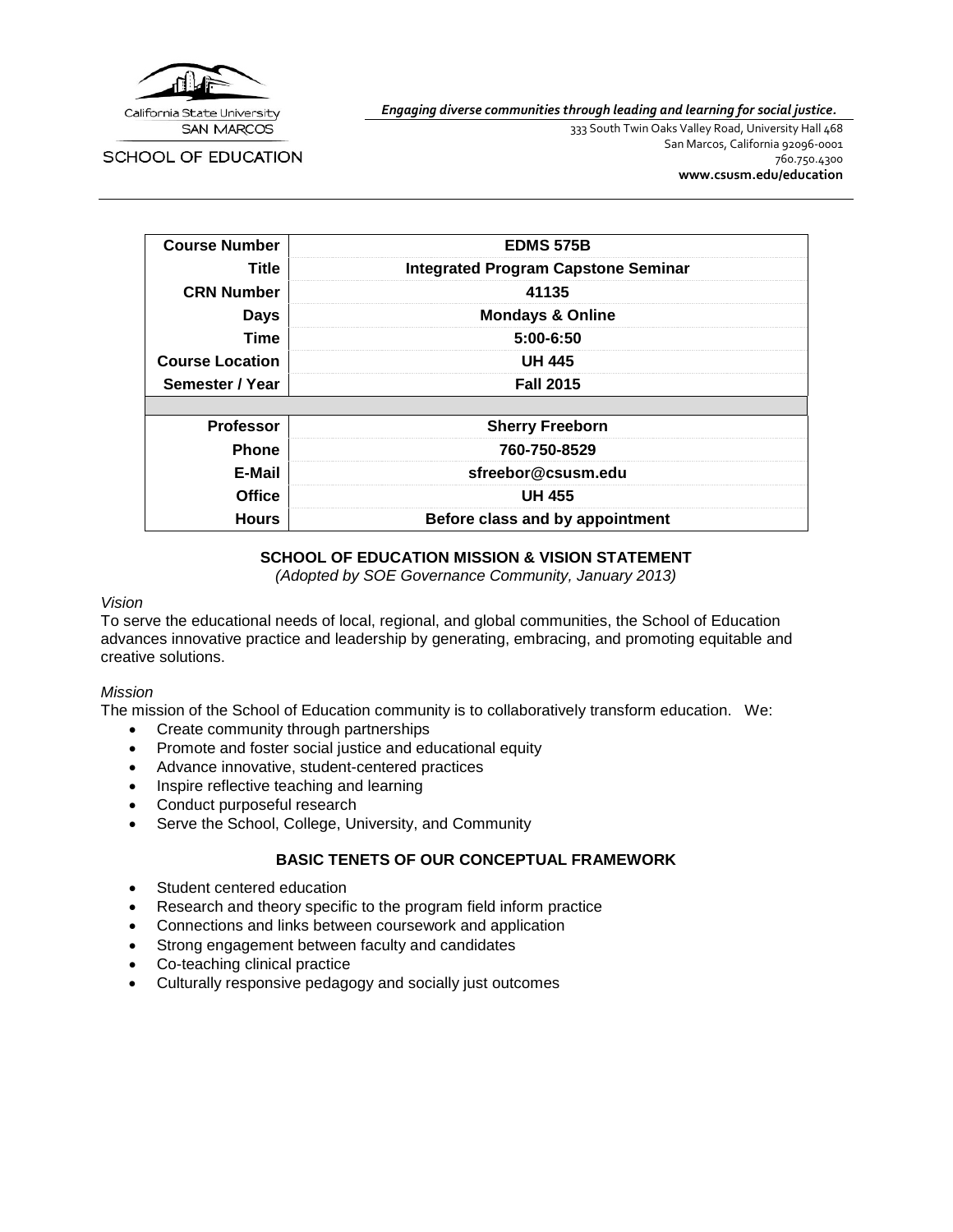# **COURSE DESCRIPTION**

Students demonstrate mastery of the integration of content and pedagogy through performance assessment. Accompanies the required student teaching during the final semester of the integrated Bachelor of Arts and Multiple Subject Credential Program. *Graded Credit/No Credit. Enrollment restricted to students in the ICP. Enrollment Requirement: Successful completion of all program coursework.*

**Freeborn**: This course provides the culminating experience for teacher candidates who are completing thCe Integrated Credential Program (ICP). Students will demonstrate that they have met competencies required in the Liberal Studies program with the requirements for the teaching credential (TPEs). They will receive information and seminars on completion of TPA Tasks 3 and 4. They will receive all information to complete the credentialing process.

#### **Course Prerequisites**

The prerequisite for this course is completion of all coursework for both the teaching credential and the Liberal Studies major. Concurrent enrollment in coursework for the bilingual certification and completion of the CLAD certificate is acceptable. A co-requisite for this course is enrollment in Clinical Practice I and II.

## **Course Objectives**

Teacher performance expectations (TPE) competencies requirements:

- Engaging in reflective discussions linking content mastery experiences with classroom teaching experiences.
- Written evidence and artifacts for all TPE's. The full text for the TPE's can be obtained from the School of Education Web site. University Supervisors will assess successful completion of the requirements
- Completion of TPA Tasks 3 and 4 and submitted through TaskStream for scoring by the CSUSM assessors.

#### **Credit Hour Policy Statement**

Per the University Credit Hour Policy:

• The combination of face-to-face time, out-of-class time associated with the face-to-face sessions, and independent work will total at least 45 hours per unit of credit. Students will attend five mandatory face-to-face sessions. Students will spend the remaining 35 hours preparing for and submitting CalTPA Tasks 3 and 4, and constructing a professional portfolio. The requirements are found on Cougar Courses.

# **REQUIRED TEXTS, MATERIALS AND/OR ACCOUNTS**

Current account on TaskStream.

## **COURSE LEARNING OUTCOMES**

This course will take place in a virtual environment with some face-to -face sessions in which attendance is required. The local TPE's will be completed in the time requirement for assessment. There will be face-toface sessions as well as multimedia presentations through Cougar Courses for assistance in completing TPA Tasks 3 and 4. Student Services will conduct the finishing seminar for completion of the credential requirements.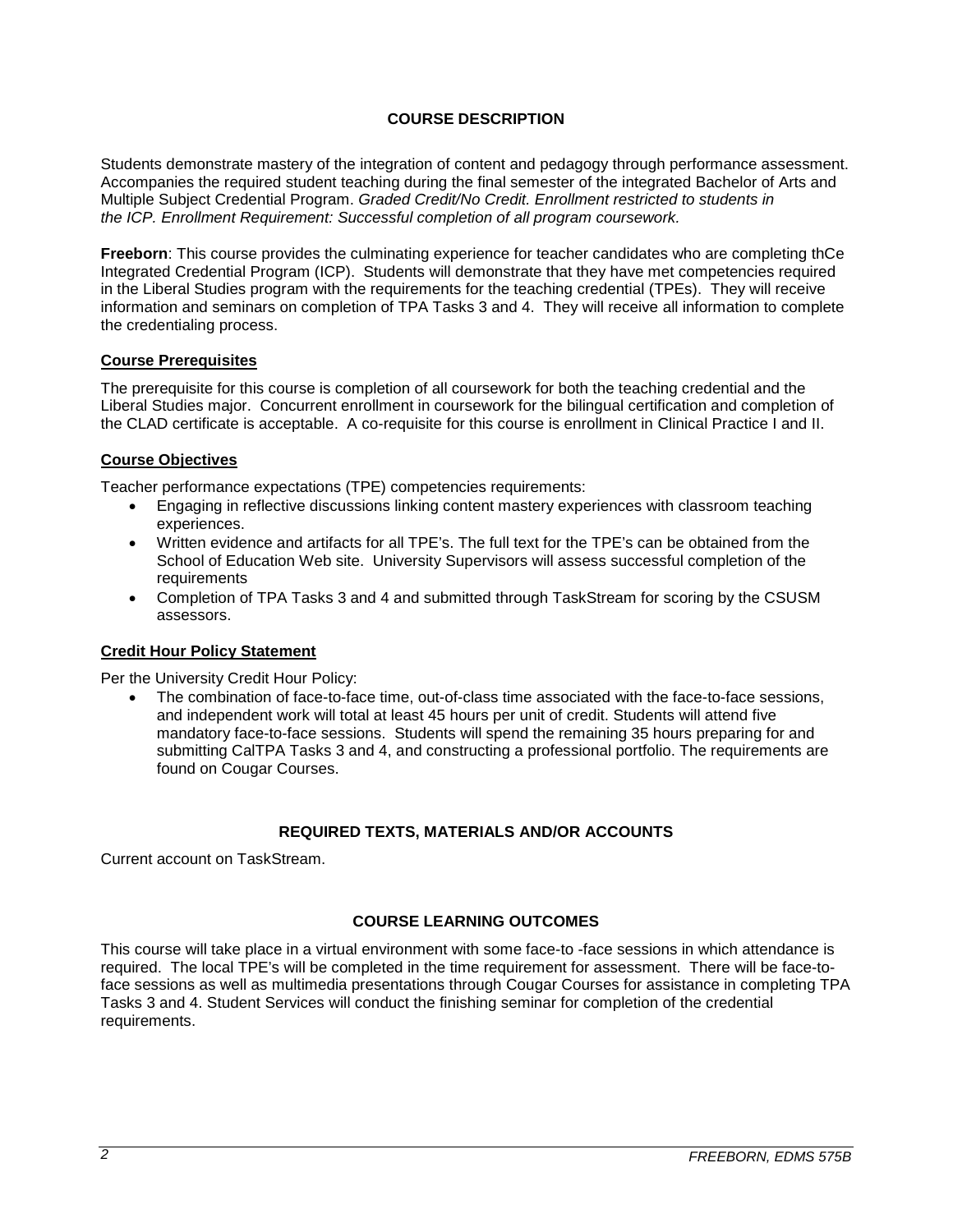## **Authorization to Teach English Learners**

This credential program has been specifically designed to prepare teachers for the diversity of languages often encountered in California public school classrooms. The authorization to teach English learners is met through the infusion of content and experiences within the credential program, as well as additional coursework. Candidates successfully completing this program receive a credential with authorization to teach English learners.

*(Approved by CCTC in SB 2042 Program Standards, August 02)*

# **GENERAL CONSIDERATIONS**

## **Assessment of Professional Dispositions**

Assessing a candidate's dispositions within a professional preparation program is recognition that teaching and working with learners of all ages requires not only specific content knowledge and pedagogical skills, but positive attitudes about multiple dimensions of the profession. The School of Education has identified six dispositions – social justice and equity, collaboration, critical thinking, professional ethics, reflective teaching and learning, and life-long learning—and developed an assessment rubric. For each dispositional element, there are three levels of performance - *unacceptable*, *initial target*, and *advanced target*. The description and rubric for the three levels of performance offer measurable behaviors and examples.

The assessment is designed to provide candidates with ongoing feedback for their growth in professional dispositions and includes a self-assessment by the candidate. The dispositions and rubric are presented, explained and assessed in one or more designated courses in each program as well as in clinical practice. Based upon assessment feedback candidates will compose a reflection that becomes part of the candidate's Teaching Performance Expectation portfolio. Candidates are expected to meet the level of *initial target* during the program.

## **School of Education Attendance Policy**

Due to the dynamic and interactive nature of courses in the School of Education, all students are expected to attend all classes and participate actively. At a minimum, students must attend more than 80% of class time, or s/he may not receive a passing grade for the course at the discretion of the instructor. Individual instructors may adopt more stringent attendance requirements. **You will be required to attend 5 mandatory class meetings.** Should the student have extenuating circumstances, s/he should contact the instructor as soon as possible. *(Adopted by the SOE Governance Community, December, 1997).*

## **All University Writing Requirement**

**T**he Professional Portfolio will satisfy the 850-word requirement for a one unit course.

## **Course Format**

This course will take place in a virtual environment with some face-to -ace sessions in which attendance is required. The local TPE's will be completed in the time requirement for assessment. There will be face-toface sessions as well as multimedia presentations through Cougar Courses for assistance in completing TPA Tasks 3 and 4. Student Services will conduct the finishing seminar for completion of the credential requirements.

## **Students with Disabilities Requiring Reasonable Accommodations**

Candidates with disabilities who require reasonable accommodations must be approved for services by providing appropriate and recent documentation to the Office of Disable Student Services (DSS). This office is located in Craven Hall 4300, and can be contacted by phone at (760) 750-4905, or TTY (760) 750-4909. Candidates authorized by DSS to receive reasonable accommodations should meet with their instructor during office hours or, in order to ensure confidentiality, in a more private setting.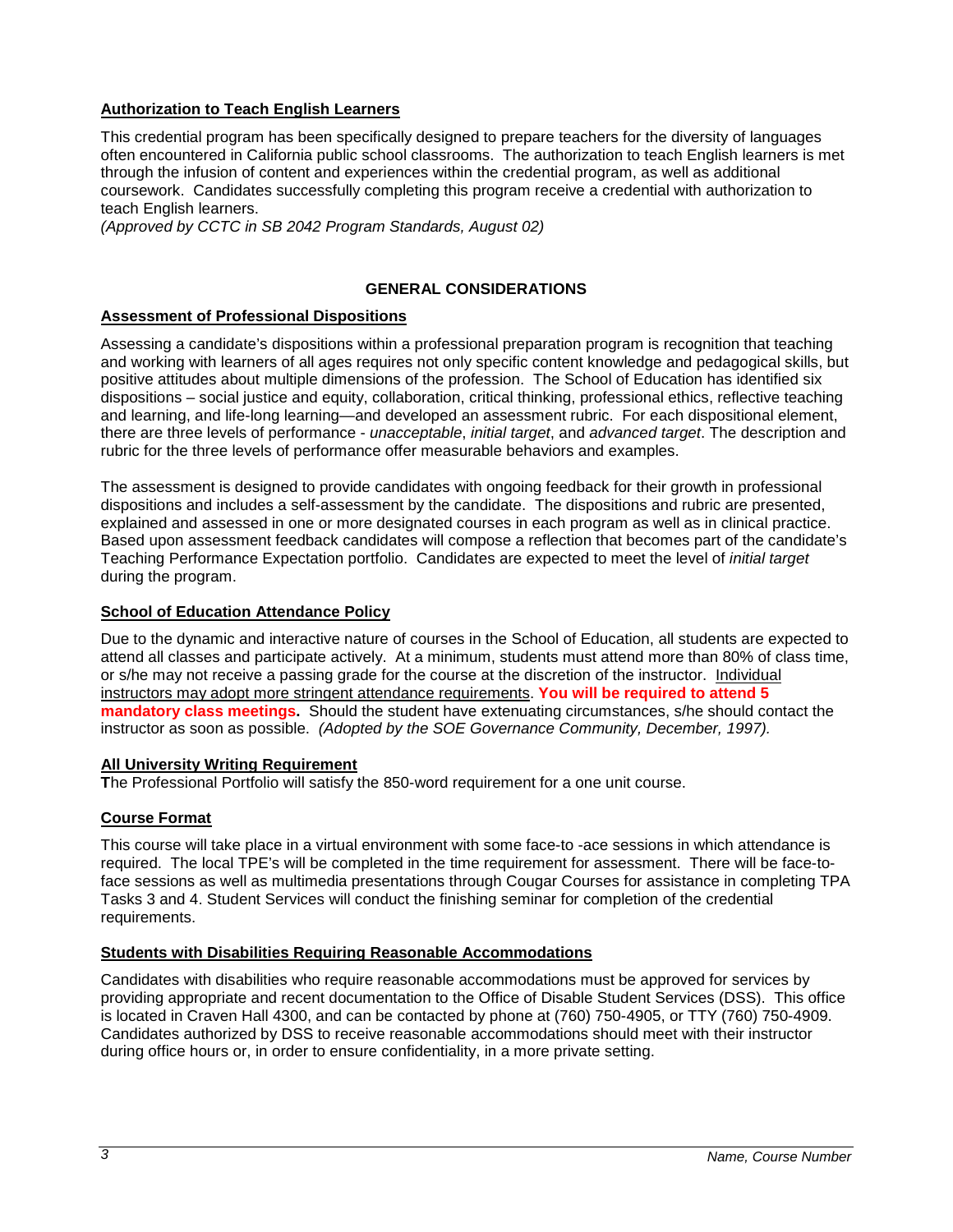# **Grading Standards**

- Successful completion of competency in the Teaching Performance Expectations.
- Completion of Professional Employment Portfolio
- Completion of all ICP, CSUSM, and CSU exit surveys
- Participation in discussion directly related to TPA Task 3 and 4.
- **Attendance**

# **CSUSM Academic Honesty Policy**

Students will be expected to adhere to standards of academic honesty and integrity, as outlined in the Student Academic Honesty Policy. All assignments must be original work, clear and error-free. All ideas/material that are borrowed from other sources must have appropriate references to the original sources. Any quoted material should give credit to the source and be punctuated accordingly.

Academic Honesty and Integrity: Students are responsible for honest completion and representation of their work. Your course catalog details the ethical standards and penalties for infractions. There will be zero tolerance for infractions. If you believe there has been an infraction by someone in the class, please bring it to the instructor's attention. The instructor reserves the right to discipline any student for academic dishonesty, in accordance with the general rules and regulations of the university. Disciplinary action may include the lowering of grades and/or the assignment of a failing grade for an exam, assignment, or the class as a whole.

Incidents of Academic Dishonesty will be reported to the Dean of Students. Sanctions at the University level may include suspension or expulsion from the University.

# Refer to the full Academic Honesty Policy at:

[http://www.csusm.edu/policies/active/documents/Academic\\_Honesty\\_Policy.html](http://www.csusm.edu/policies/active/documents/Academic_Honesty_Policy.html)

## **Plagiarism**

As an educator, it is expected that each candidate (course participant) will do his/her own work, and contribute equally to group projects and processes. Plagiarism or cheating is unacceptable under any circumstances. If you are in doubt about whether your work is paraphrased or plagiarized see the Plagiarism Prevention for Students website [http://library.csusm.edu/plagiarism/index.html.](http://library.csusm.edu/plagiarism/index.html) If there are questions about academic honesty, please consult the University catalog.

## **Use of Technology**

Candidates are expected to demonstrate competency in the use of various forms of technology (i.e. word processing, electronic mail, Moodle, use of the Internet, and/or multimedia presentations). Specific requirements for course assignments with regard to technology are at the discretion of the instructor. Keep a digital copy of all assignments for use in your teaching portfolio. All assignments will be submitted online, and some will be submitted in hard copy as well. Details will be given in class.

## **Electronic Communication Protocol**

Electronic correspondence is a part of your professional interactions. If you need to contact the instructor, email is often the easiest way to do so. It is my intention to respond to all received e-mails in a timely manner. Please be reminded that e-mail and on-line discussions are a very specific form of communication, with their own nuances and etiquette. For instance, electronic messages sent in all upper case (or lower case) letters, major typos, or slang, often communicate more than the sender originally intended. With that said, please be mindful of all e-mail and on-line discussion messages you send to your colleagues, to faculty members in the School of Education, or to persons within the greater educational community. All electronic messages should be crafted with professionalism and care.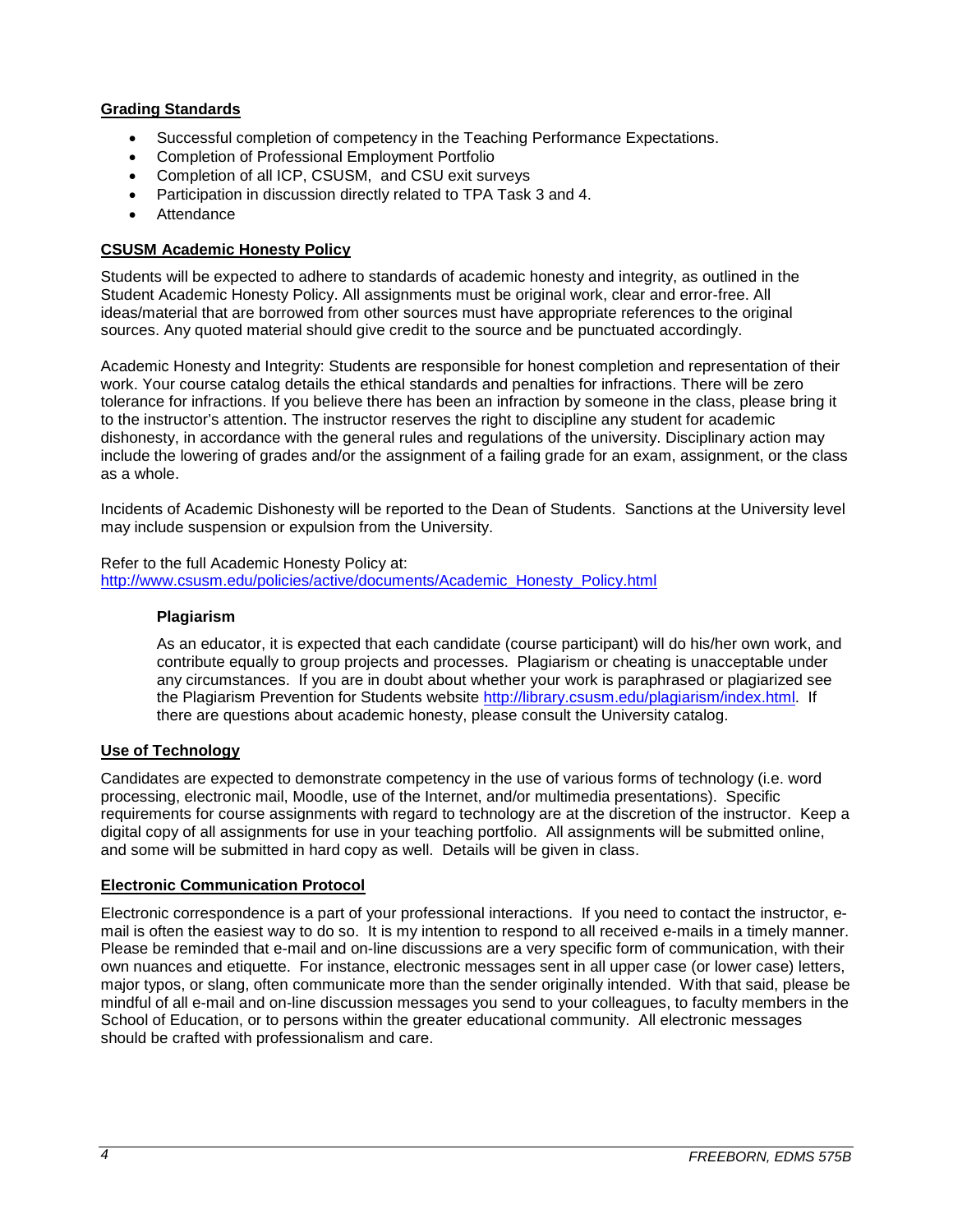Things to consider:

- Would I say in person what this electronic message specifically says?
- How could this message be misconstrued?
- Does this message represent my highest self?
- Am I sending this electronic message to avoid a face-to-face conversation?

In addition, if there is ever a concern with an electronic message sent to you, please talk with the author in person in order to correct any confusion.

# **COURSE REQUIREMENTS AND GRADED COURSE COMPONENTS**

Students are in Clinical Practice I and II this semester. They must prepare for and submit TPA Tasks 3 and 4, prepare a Professional Portfolio, meet the Teacher Performance Expectations, and attend mandatory sessions in order to receive credit for this course. A missed class must be made up with a meeting with the instructor. One session is a portfolio workshop during which students' portfolios have a formative assessment. The portfolio will have a summative assessment and must be complete for the student to pass the class.